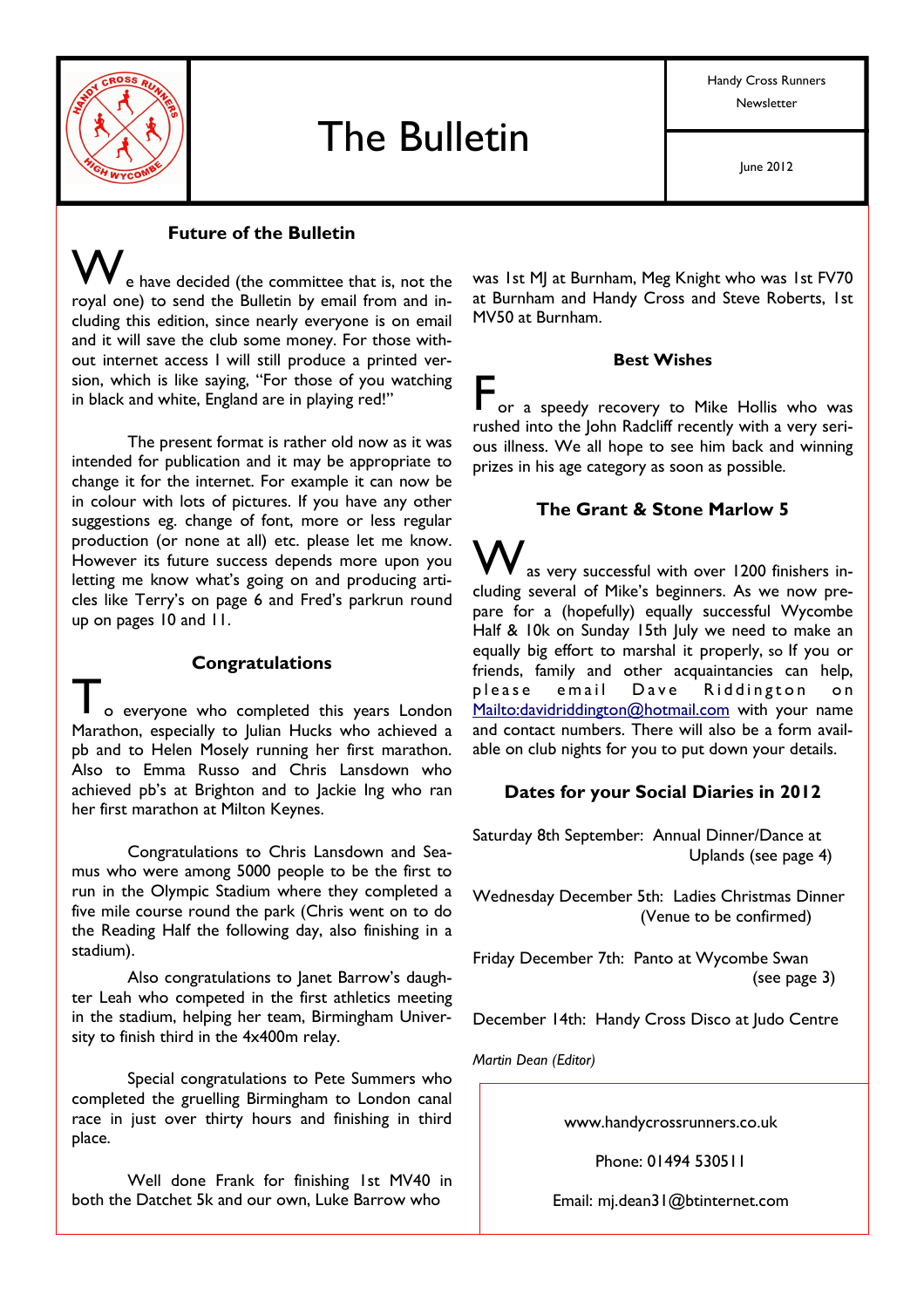## 2012 London Olympics

y Olympics Games Maker training moved on a stage when I attended a Role Specific training day at the Excel Centre in May. The day started early (7.30 to 8.00) although I arrived a few minutes late after getting lost on the DLR!

The first part of the day was common role training for all the T3 drivers who will provide "a driving service similar to that of a high-standard VIP limousine service" to Olympic Family clents, using BMW 320 cars. This could be on a 'request for transport' basis from the client or 'on-demand' service at busy times such as the finish of the Opening Ceremony, when the cars will collect clients as they leave and whisk them back to their hotels.

TI drivers (like Damaris) will provide a dedicated service to one client and act as a personal assistant (and drive a 520!) while a T2 driver provides a service to only two or more clients. Unfortunately we will not be transporting any athletes nor will T3 drivers be allowed inside the Olympic Park.

Following the common role training we had a series of driver modules designed to encourage the safe transport of our clients, then familiarisation with the cars Satelite Navigation systems and the radios to be carried by each T3 driver. The sat navs are programmed with all the competition and noncompetition venues and the routes between them, so I can't get lost! All the cars are also tracked by a control system so I won't be able to take it home either.

After lunch we were at last allowed to play with the cars, three drivers in each with a driving instructor to advise on technique and possible areas for improvement. The cars, with their distinctive logos and dark rear windows attracted a lot of attention as we drove between Olympic venues, so we waved gracioiusly and pretended to be really important!

The next stage was to collect my uniform from the Distribution Centre at West Ham in June where we were given polo shirts, jacket, trousers, cap, trainers, socks, bag and umbrella in the distinctive London 2012 colours. The same week I completed my final venue training at the Park Lane Fleet Depot.

This started in the ballroom of the Grosvenor Square Marriot Hotel, my base for the duration of the games, before walking to the underground car park in Park Lane which has been taken over and kitted out by LOCOG as a transport base.

Here we were greeted by the sight of hundreds of brand new BMW's all lined up and ready to go. Four drivers were allocated to each car which we took turns to drive. We received instructions from the control people and drove to Wimbledon, Hampton Park, Heathrow, Wembley and Lords Cricket Ground before returning to the west end for a tour round the posh hotels which our clients will be using.

This was a very realistic session as it tested the efficiency of the radios and the sat nay system which proved to be not very reliable for some of the users, although we have been assured the problems will be sorted out before the Games!

We reluctantly returned the cars at last and began really looking forward to the start of transport services which begin on the 9th July with a limited service (collecting clients from the airports and taking them to their west end hotels for example) followed by four weeks 24 hour a day service during the Games then a similar service for the Paralympics. I have a schedule covering fifteen days of ten hour shifts some of which finish at three in the morning!

Good luck to Damaris, Meg, Margaret, Mike Hickman and Craig who will all be working as Games Makers.

**The Olympic Torch** ill be travelling from Luton to Oxford on Monday the 9th of July and our own Mike Blowing will be carrying it on part of its journey through Aylesbury. Hopefully lots of club members will be able to go and cheer him on

#### Club Kit

Technical T Shirts £8.00

Mens and Ladies Vests £16.50

Still some Old style Kit still available at reduced prices

Mens vests (1 Ladies vest) £10.00 each

Shorts £5.00 each

I will try to get to the club every Tuesday or you can email me at:

lindawedon@kurtmueller.co.uk

Linda

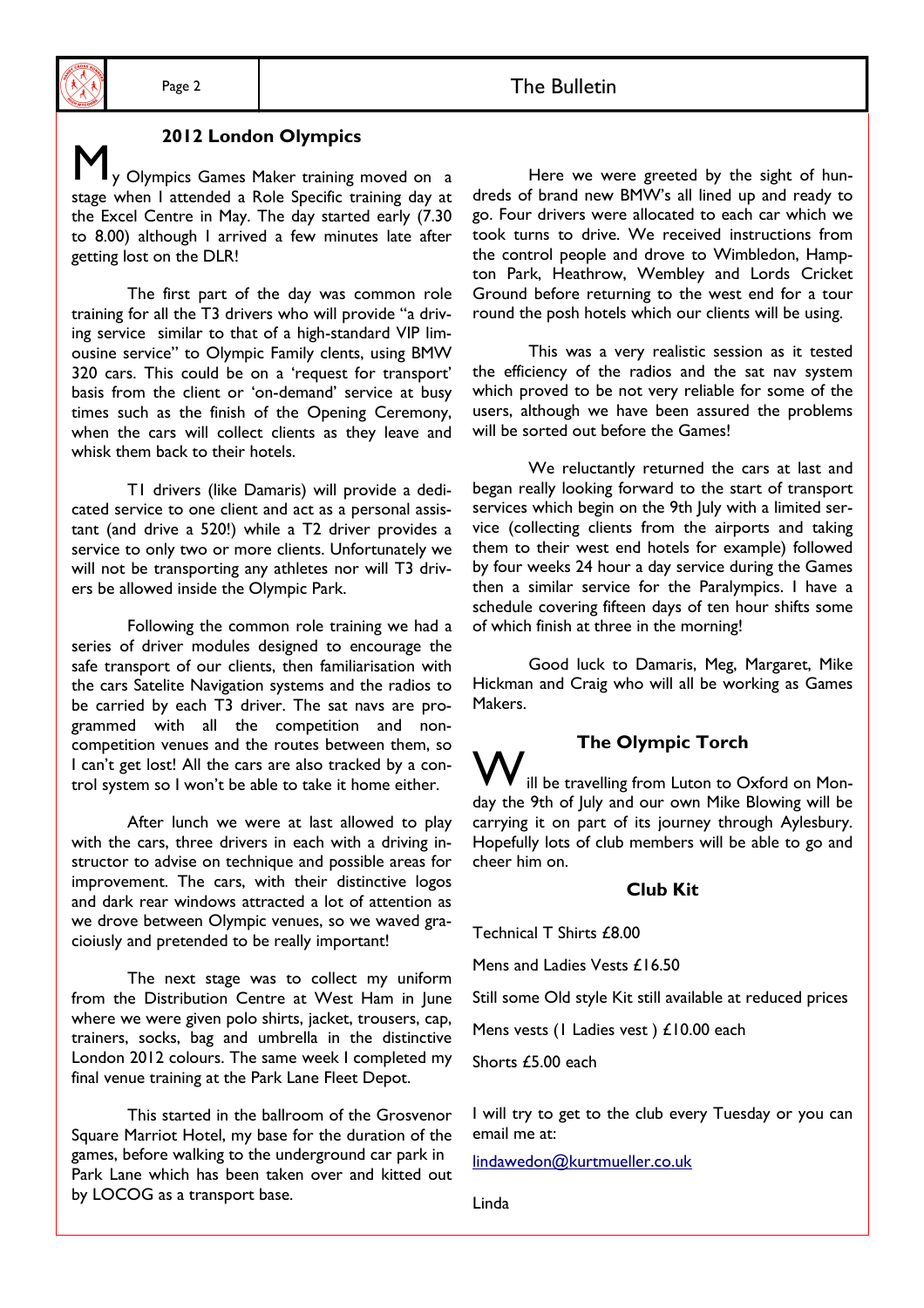

## **Pregnancy Massage for all those**

#### yummy mummies-to-be!

Pregnancy massage available for all stages of pregnancy and post natally, with a fully trained and qualified massage therapist, based in High Wycombe. Please see website for further details: www.bodytherapy.me or call Vicki on 07901 756173

### **Kelkheim Celebrations**

In the past runners from Handy Cross have travelled to Wycombe's twin town of Kelkheim to run in (and sometimes win) their half marathon. Their runners used to return the compliment to run in ours, but these mutual visits have not taken place in recent years.

However this year we have had an approach to take part in the 100th anniversary celebrations of their sports club, on 17th and 18th August. If you are interested in a short trip to Germany you will be guaranteed a warm welcome and an enjoyable few days (as well as a race). Speak to Dave Riddington or Chris Gentry as they have the necessary contacts.

#### Leaders wanted!

o enable HCR to implement the road closures essential to the running of our Marlow 5 and Wycombe races, we need trained people to help.

In 2008 a number of us attended a half-day course which equipped us to deal with highway closures in a safe and efficient manner, and gave us the confidence to deploy other marshals in an effective way.

To support this core group, and to ensure we have substitutes ready to take over this vital role, we are looking for volunteers (six or more) to undertake the training, with HCR picking up the bill for the course.

Without trained and accredited section leaders, our road races would simply not take place, so I would ask that you come forward to volunteer, and we will make all the necessary arrangements.

David Riddington

## **New Members**

The Bulletin

very warm welcome to the following new members:

> Steve Batham **Iulie Bowler** Lucie and Samantha Carter Damaris Daniels **Babiide Evanson** Hélène Galsworthy Nicki Hale **Ziggy Hill** Denise Manson Kathryn Miller Laura Re David Rees Hall **Yvette Rogers** Catalina Schouten Helen Sharp (Cheryl's sister) Michael Smith **Yvonne Sutton** Natalie Thickett Rachael Watson and the welcome return of Ray Ramon

Linda will need to order some more t shirts!

## Panto - Message from Lucy

#### PANTO TICKFTS HAVE BEEN RESERVED!!!!!

I have reserved the front two rows (thirty four seats) for the 2012 production of Wycombe Swan's Snow White and the Seven Dwarfs, starring CRAIG REVEL HORWOOD (Strictly Come Dancing ludge) details as follows:

> Date: Friday 7th December 2012 Venue: Wycombe Swan High Wycombe Time: 19:00hrs Price: £21 per ticket (held at 2011 prices)

I will be collecting deposits in July of £10pp by cheque (payable to Wycombe Swan) or cash. These will secure seats on a first come first served basis. Please be aware that I have sold double figures to friends of mine.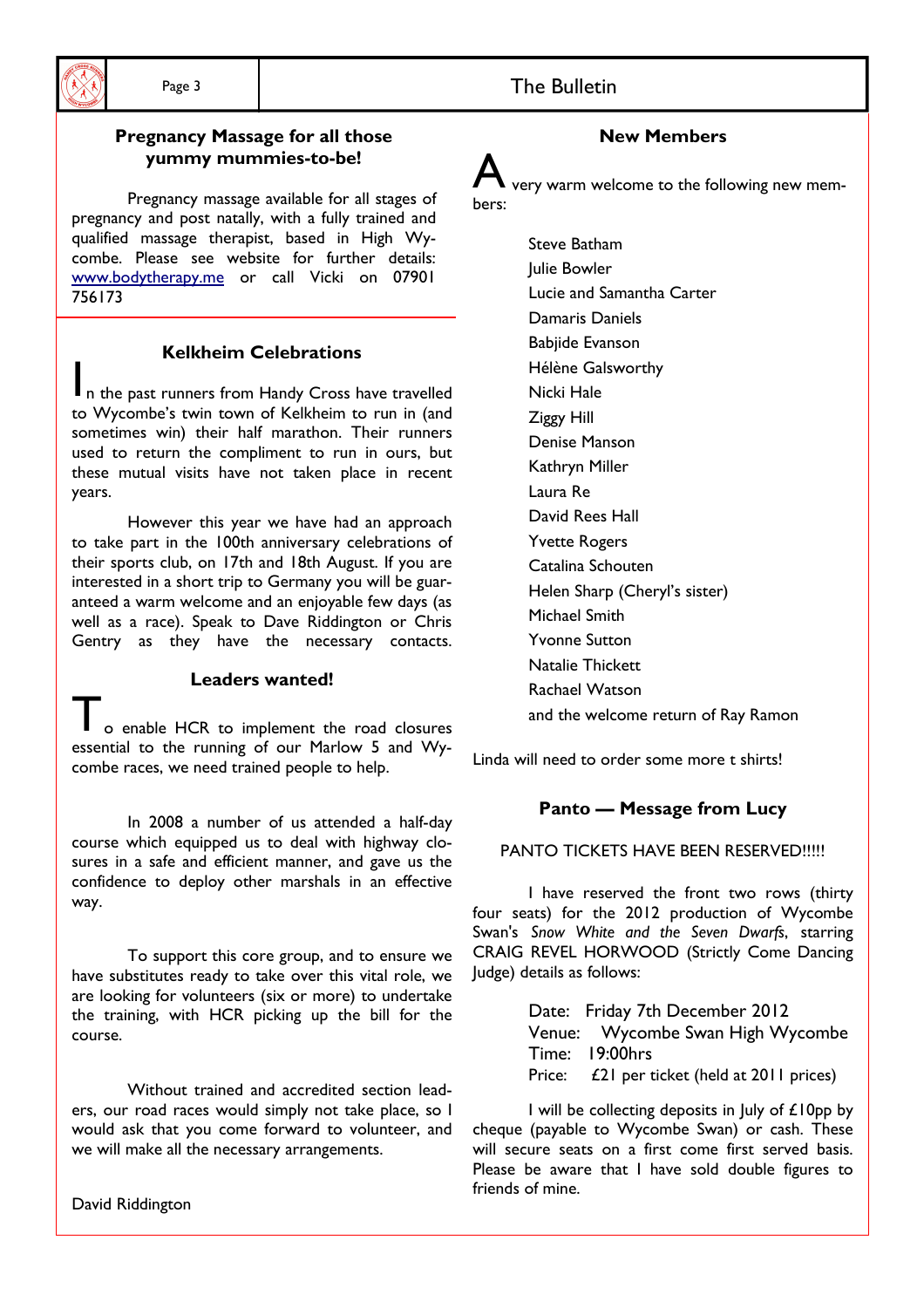#### **Annual Dinner Dance-A Message From Lucy**

Please find details of our Annual Dinner Dance. As most of you are aware I have changed the date due to a poor initial response. Of course as soon as I changed the date many runners came forward to say they woul like to attend! I do not want this to happen again as we have put down a large deposit. It would be most helpful

if people could let me know sooner rather then later that they will be coming. It takes up much of my time and effort to organise and your co-operation would be much appreciated.

For all of you who enjoyed yourselves last year the venue is the same place and I am hoping we can have the same fantastic turnout yet again. For the people who didn't attend last year and for new members, Uplands is set amidst beautiful Chiltern countryside with landscaped gardens overlooking Hughenden valley. It is a classical mansion house with 18 acres of gardens to explore and free parking. If you would like an overnight stay then I will try to pursue some reasonable rates.

| DATE:         | Saturday 8th September 2012                                              |
|---------------|--------------------------------------------------------------------------|
| <b>VENUE:</b> | De Vere Uplands, Four Ashes Road, Cryers Hill, High Wycombe, HP15 6LB    |
| TIME:         | 19:00 hours for 19:30                                                    |
| <b>COST</b>   | £25 per person (we have managed to secure 2011 prices subsidised by HCR) |

The evening will consist of a welcome drink (included in the price), 3 course meal & a disco till late!!!

#### **Handy Cross Annual Dinner Dance Menu**

#### **STARTFRS**

I Mediterranean vegetable soup

2 Oven bake salmon & spring onion fish cake, fennel, cucumber & coriander chilfonade, lime dressing 3 Chicken liver pate, red onion marmalade, toasted brioche, dressed leaves

#### **MAIN COURSE**

4 Slow roasted loin of pork, dauphinois potato gratin, red apple & thyme jus 5 Wild mushroom risotto, shaving parmesan

6 Grilled sea bass fillet, pilaf rice, mussel & vegetable Brunoise curry sauce

#### **DESSERTS**

7 Raspberry creme brulee, shortbread biscuits 8 Lemon tart, red berries coulis

9 Chocolate cheesecake, vanilla anglaise

Coffe & minted chocolates to follow

If you are interested (family & friends most welcome) please contact me by email at lucille.couturier@sky.com or mobile 0788 1931930 or I am at the club most Tuesdays & Thursdays. Payment in the form of cheque payable to HANDY CROSS RUNNERS with your menu choice on the reverse please.

I will of course be asking for raffle donations nearer the time, we had some fantastic prizes last year including; free years membership of Handy Cross Runners, massages, wine/champagne, Handy Cross t/shirt and much more (thanks in advance).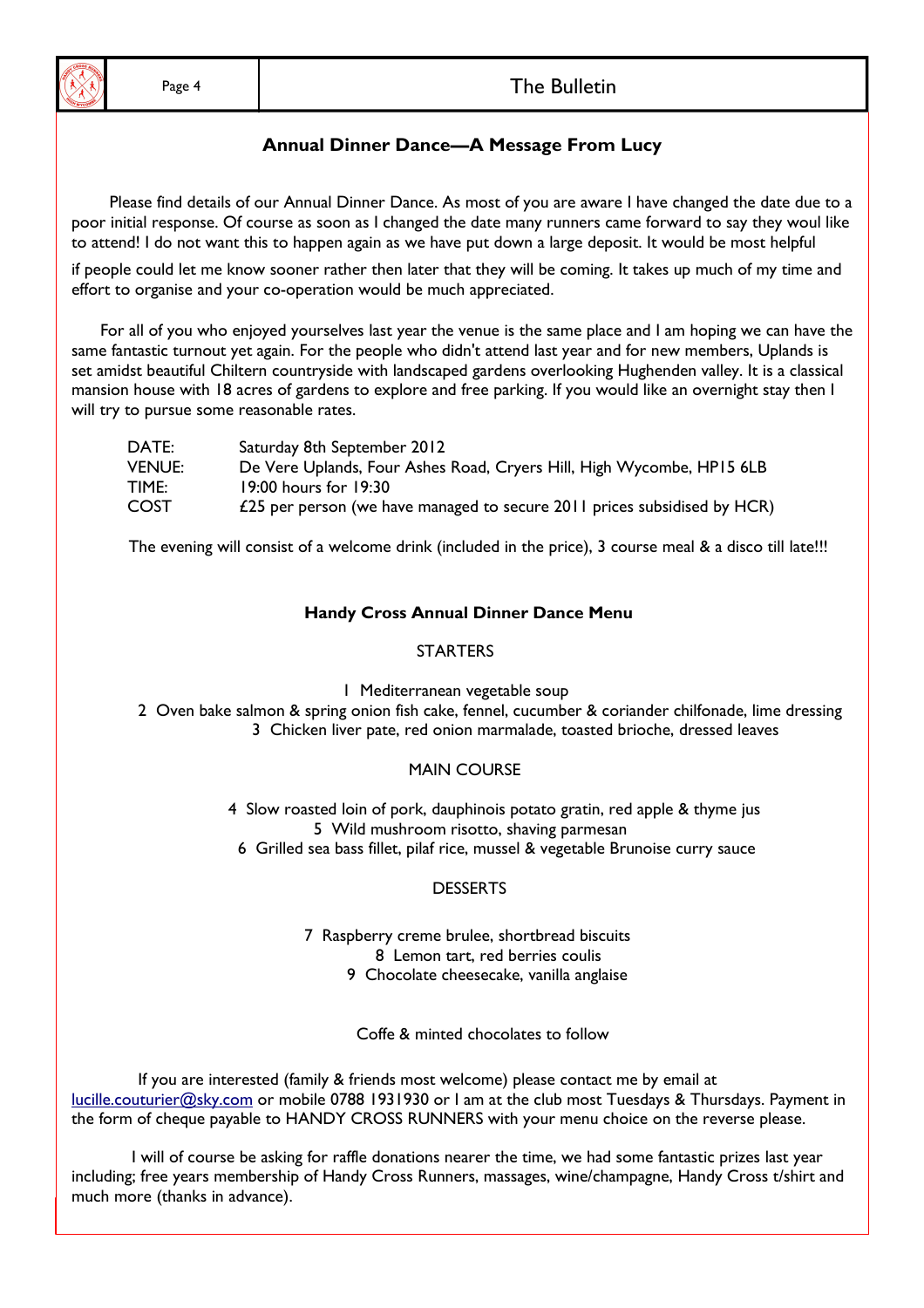

Giving you discounted rates on parcels and freight across the UK and Worldwide. We only put your goods with worldwide recognised brands like Fedex, DHL, UPS, TNT....Don't pay over the odds - drop me an e-mail or give me a call................Run a business ?? we can help you save money |

Sameday \* Nextday \*UK\* International \* Imports \* Air/Road/Seafreight

Need a referral - Members who have used the service..... Linda Weedon & Tora Stracey

Contact: craig.atkins@inxpress.com or 07790379408

#### **Cross Country (the last word)**

Apalogies to Ellen, Soraya and Michelle who's attainments were chopped off in the last Bulletin. The full article is reproduced below:

his seasons cross country events were very well attended by club members, especially at the start of the season, when conditions were so dry it was like running off-road with no mud. Numbers dropped off towards the end when we ran through snow, mud and ice at Wing.

Commiserations to Steve Batham who, running in his first cross country for the club at Wing, fell in the first hundred metres and dislocated his shoulder! Is this a record for early membership of Handy **Cross Divers?** 

In the Saturday Chiltern League we had our most successful year in terms of competitors. As a team we finished in a superb 7th position overall in division 2 (out of nineteen teams) second in the men's vets race and third in the Senior/Vets ladies team with individual successes by Frank Fulcher (2nd v40), John Peerless (5th v50), Paul Dineen (6th v40), Brendon Gilbert (8th senior man), Tora Stracey (3rd senior lady), Ellen Fulcher (3rd v45), Soraya Bux (8th senior lady) and Michelle Booth (8th v45)

In the Sunday morning Thames Valley League we had nineteen runners at Datchet which dwindled to eight at Tadley. Unfortunately the Finchcoasters event was cancelled and the season finished in lanuary. We were twelfth out of fourteen clubs.

#### The Final Last Word

e already have provisional dates for next winters Sunday morning cross country series even though we haven't had summer yet! These are:

11th November 2012 Datchet Dashers

25th November 2012 Sandhurst Joggers

9th December 2012 Handy Cross

16th December 2012 Metros

23rd December 2012 Reading Rosd Runners 6th January 2013 Tadley

20th January 2013 Bracknell Forest Runners 3rd February 2013 Finch Coasters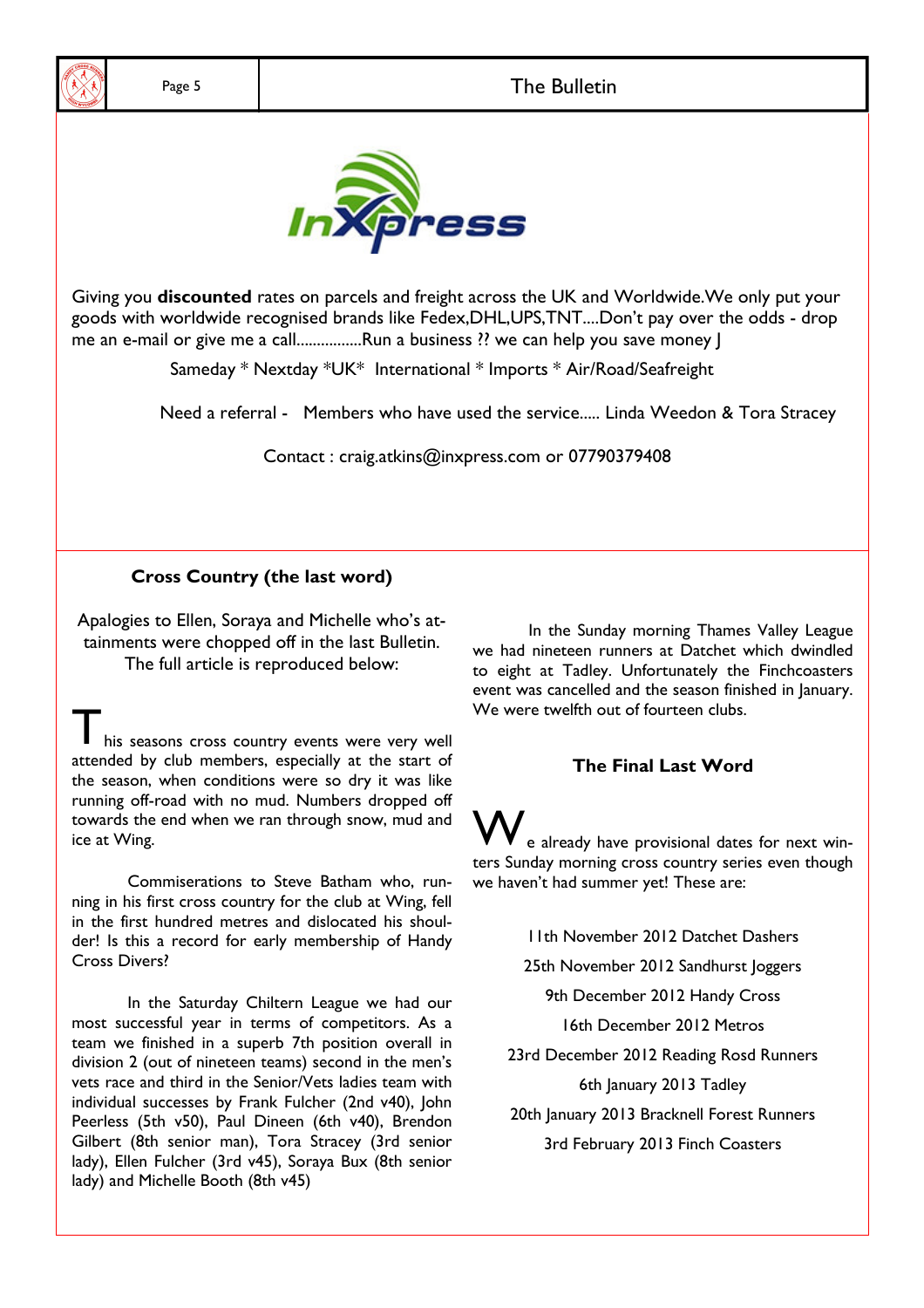#### The Beach Bash (Or It Could Only Happen To Terry!)

he expression that, "A bad day on the beach is better than a good day in the office!" is a mantra that has rarely failed me! Consequently the first hot day of the summer found me running along the Bournemouth promenade on what so far had been anything but a bad day.

I had just completed a couple of efforts between the piers and was enjoying a gentle jog recovery full of joie de vivre and things were about to get even better as I saw what appeared to be a fellow runner approaching. She was deeply tanned, wearing dark shades, a pink skimpy top, the shortest of shorts and was about six feet tall, from the crest of her long blonde hair to the base of what I now realized was a skateboard.

The promenade at this point is about thirty feet wide with high cliffs on one side and a vast expanse of sand on the other and being midweek was relatively uncrowded, so there was ample space for us to pass. So, chin up, chest out, I smoothly accelerated to ten-minute miling, estimating our combined speed when we passed would be about 26 mph, at which point I would give a perfunctory, laid-back "Hi!".

However, I had completely failed to allow for the fact that as she came closer I became like a rabbit transfixed by oncoming headlamps (no pun intended) and what was even more disconcerting was that the distance between us was decreasing alarmingly.

In retrospect this was one chicken run that was destined to end in disaster from the outset. Me, visually challenged, and running into the sun with my cap pulled way down over my face and she, hurtling along with a pair of mirrored, look-great-but-can'tsee-a-thing Raybans!

And so it was at the last possible moment we both took avoiding action and turned towards the beach. The first point of contact was the hard polymer front edge of the skateboard scything into my shin followed a nano-second later by the aforementioned headlamps slamming into my bare torso, sending us both in an arcing trajectory back on to the unyielding tarmac.

We lay motionless with our limbs entangled and the sun beating down on us for what seemed an eternity but in reality was somewhat less. As her breathing was erratic I was wondering if I should administer CPR and deeply massage her medallion point a la Vinnie Jones, or could such a kindly gesture be misinterpreted?

But my thoughts were interrupted when she softly murmured, "Why did you run into me?" to which I should have countered, "Why did you hurl yourself at me?" But this was not the time to fall out with my new bosom buddy, so I gallantly helped her to her feet (though perhaps it was she that helped me).

"Oh my God I've never knocked anyone over before, I'm so upset!" I was about to agree that I too had never knocked anyone over, but my mind raced back to the HCR trip to the Bracknell Ice Emporium when Ellen the Ice Maiden, now Mrs F, had somewhat hysterically held me responsible for a similar no-fault accident!

"Are you sure you're OK?" She asked worriedly, holding my arm, "Yeah, I'm cool!" (That's how we talk on The Beach!) "How about you?" and despite her reassurances I lingeringly patted her down just to make sure.

Then after we hugged, as people do who have just shared a traumatic experience, she sped off and I surveyed the damage that I had manfully shielded from her. Two bloodied elbows, a lacerated shin, an eggsized lump on my thigh and a broken toe, now just how cool was that?

**Terence Eves**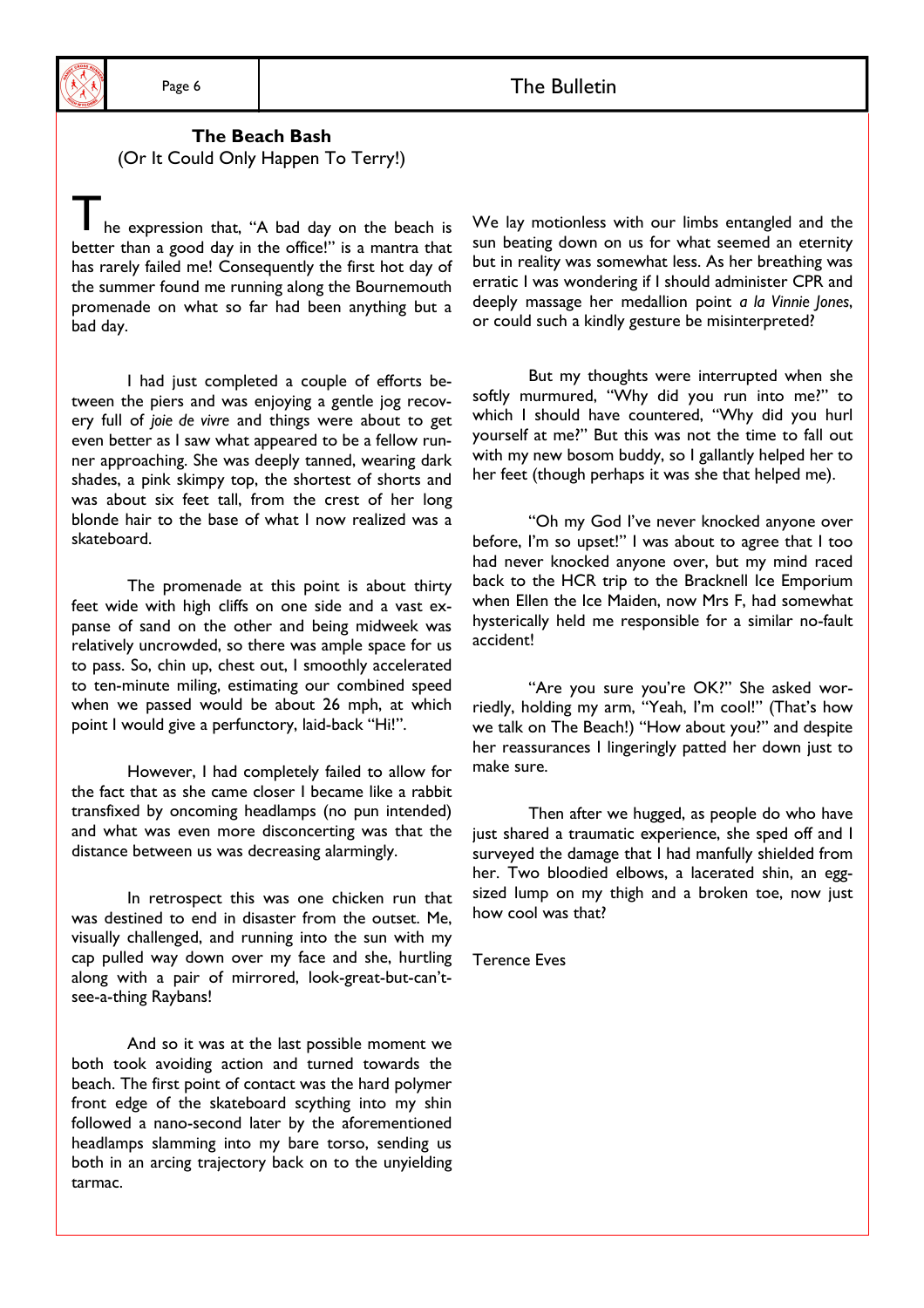

Page 7

### **The Bulletin**



### **Bath Half Marathon**

Bev Nothman 1:47:02 (PB)

#### **Finchley 20**

Diana Charles 2:48:52 Russell Dean 2:53:58 Mike Hickman 3:01:15 Soraya Bux 3:03:37 Celia Edwards 3:07:45 Julie Bowler 3:26:18 Peter Summers 3:26:51

#### **Silverstone Half Marathon**

Andrew Theaker 1:48:40

#### Leighton 10k

Steve Roberts 38:02 Brendon Gilbert 38:18 Sarah Roberts 53:01

## **Berkhamstead Half Marathon**

Dan Charleston 1:29:09 Charlette Ing 1:43:28 Karen Letham 1:48:08 Jacqueline Ing 1:56:29

#### **Olympic Park Run**

**Seamus 33:49** Chris Lansdown 37:02 (pb)

#### **Milton Keynes Half**

Brendon Gilbert 1:25:55

#### **Reading Half Marathon**

Julian Hucks 1:20:26 Gareth Imms 1:33:49 Karen Letham 1:49:23 Catalina Schouten 1:58:48 (first half marathon)

#### **Marlow Duathlon**

(7k run, 25k bike, 7k run)

Brendon Gilbert 1:51:28  $(29:17.53:03.29:08)$ Trevor Hunter 1:52:00  $(28:59, 55:19, 27:42)$ Andrew Theaker 2:05:56  $(34:29, 57:27, 34:00)$ Mike Blowing 2:25:09  $(40:03, 59:55, 45:11)$ Matt Piercy 2:27:17  $(41:39, 55:21, 50:17)$ Anne Bateman 2:28:07  $(40:11, 68:29, 39:27)$ 

#### **Maidenhead Easter Ten**

Seamus 1:08:11 Mike Hollis 1:10:29 Paul Dineen 1:10:49 Sally White 1:14:16 Emma Russo 1:16:34  $|o \text{ Smith } I$ :19:07 Soraya Bux 1:20:27 Karen Letham 1:22:52 Manfred McKenzie 1:24:10 Nick Martin 1:27:55 Denise Manson 1:40:19

#### **Brighton Marathon**

Gareth Imms 3:29:57 Emma Russo 3:41:11(pb) Jo Smith 3:42:12(pb) Diana Charles 3:48:54 Tora Stracey 3:49:54 Celia Edwards 4:09.15 Chris Lansdown 4:12:05(pb) Laura Gwilliam 5:12:28 Denise Manson 5:31:38

#### **London Marathon**

Pete Summers 2:47:19 Julian Hucks 2:52:58(pb) Frank Fulcher 2:54:14 Bev Nothman 3:55:20 Julie Bowler 5:06:10 Helen Moseley 5:26:20 (1st marathon) Debbie Harris 5:41:44 Vicki Causer 5:42:40 Stella Gwilliam 5:45:39 Lucy Couturier 6:11:19

## Kingston 16 mile **Breakfast Run**

Pete Summers 1:36:19 Julie Bowler 2:28:58 (pb)

#### **Grand Union Canal Run**

(145 m from Birmingham

to London)

Pete Summers 30 hrs & 3 mins (3rd)

#### **St Albans Half Marathon**

Paul Dineen 1:37:33 Jim Foy 1:53:57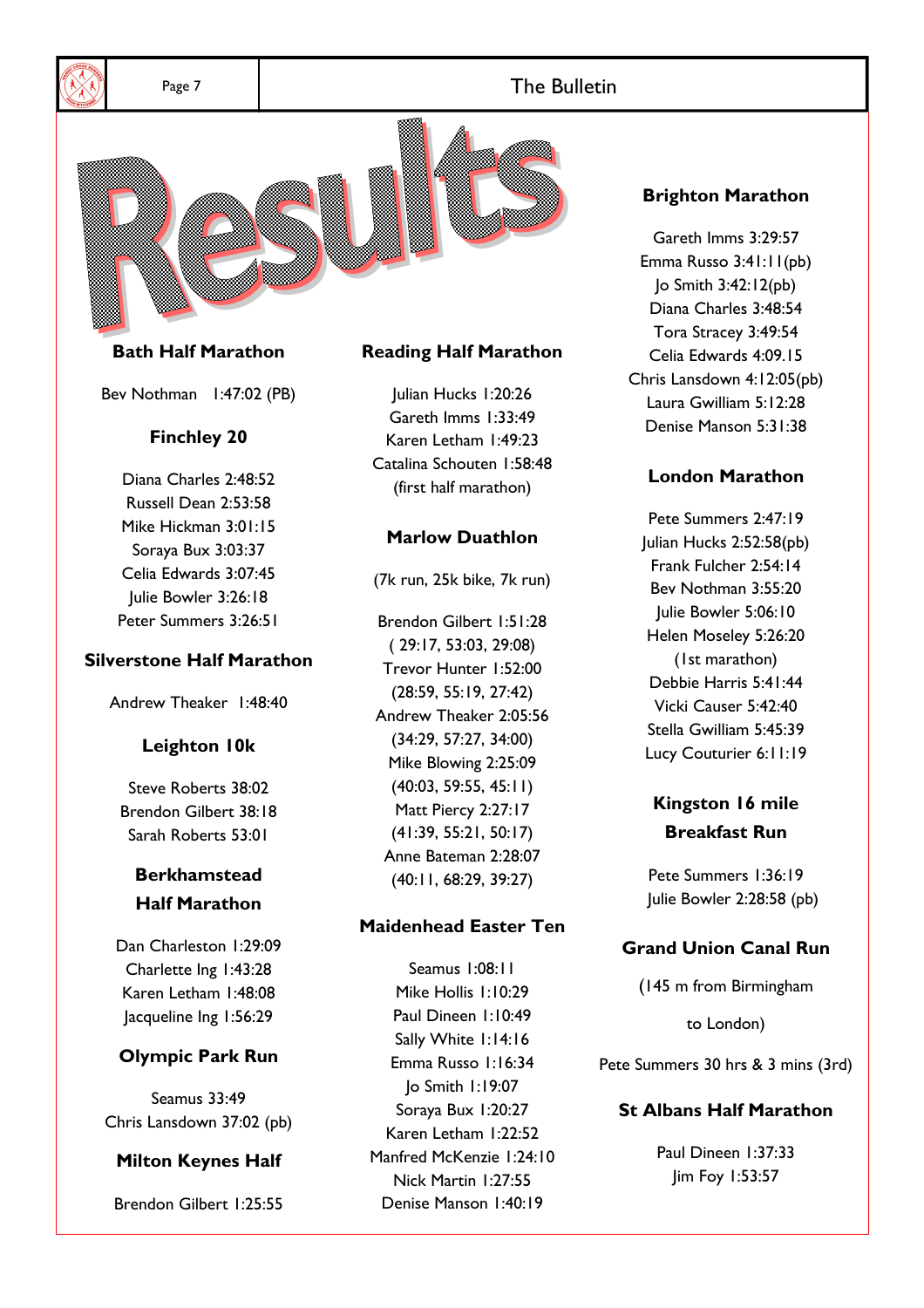#### **Aldbury Cross-Country Challenge (Hilly 5.3 miles)**

Steve Roberts 33:43 (1st place)

## Spa Regency 10k

JulianHucks 36:52 (1st in age category)

## Cambourne 10k

Jim Foy 47:00 (first race)

## **Northampton Run Fest Marathon**

John Dooey3:26:33 (2nd in age category)

## **Chalgrove 10k**

Frank Fulcher 35:38 (2nd & 1st v40) Trevor Hunter 36:38 (4th) Steve Roberts 37:17 (pb) Brendon Gilbert 37:36 (pb) John Dooey 42:54 Ellen Fulcher 45:04 (3rd FV45)

## **Milton Keynes Marathon**

Charlotte Ing 3:51:31 Manfred McKenzie 4:19:18 Jacqueline Ing 4:56:35 (First marathon)

## **Bracknell Half Marathon**

Conrad Mills 1:31:49 Craig Atkins 2:17:29

## **Stoke Row multiterrain IOK**

Trevor Hunter 38:53 (3rd) Dave Hall 44:08

## Marlow 5

Steve Roberts 29:25 Jullian Hucks 29:43 Dave Hall 32:26 Andrew Theaker 36:18 **Yvonne Sutton 43:06** lanet Hudson 45:22 Vicky Clarke 45:31 Tanya Morris 52:39 Paul Kingham 61:03 Rachael Watson 60:52

#### **Buckinghamshire & Oxford**shire County Championships 1500 metres

Frank Fulcher 4:33 (7th)

## Prestwood 10k

Frank Fulcher 35:32 (3rd) Brendon Gilbert 38:09 (6th) Paul Dineen 41:57 Mike Hollis 43:46 (1st V60) Ellen Fulcher 46:26 (1st F40) Peter Astles 49:36 Michelle Booth 51:01

## **BUPA 10000**

Mo Farah 29:21 Gareth Imms 42:17 (pb) Cat Schouten 53:51(pb) Iulie Dean 75:44

## Marlow FM 10k

David Hall 41:56 Paul Dineen 42:28 Jim Foy 50:34 Jo White 54:06 Phil Hutchby 54:37 Gillian Gilfedder 78:33 Louise Notcliffe 78:33

## Penn<sub>7</sub>

Alun Jones 46:33 Paul Dineen 47.11 Beverley Nothman 55:09 (pb) Margaret Moody 55:41 (1st in category) Michelle Booth 57:59 Phil Hutchby 59:14 Jacqueline Ing 59:37 Janet Barrow 59:38 Rachel Cullen-Heighway 59:51 Mike Blowing 1:05:21 Terry Eves 1:07:01 Hélène Galsworthy 1:12:36 (1st race)

## Dash for Dads 10k

Julian Huckes 42:36 Damaris Daniels 58:57

## Thame 10k

Emma Keys 44:16 Peter Astles 45:48 Tom Astles 52:09

## **Wargrave 10k**

Frank Fulcher 35:41 Steve Roberts 37:23 Trevor Hunter 37:26 Brendon Gilbert 37:34 John Dooey 43:12 Soraya Bux 49:45 Denise Manson 59:41

## **Henley Sprint Triathlon**

(400m Swim, 25k Bike, 5k Run)

Mark Dewey 1:24:16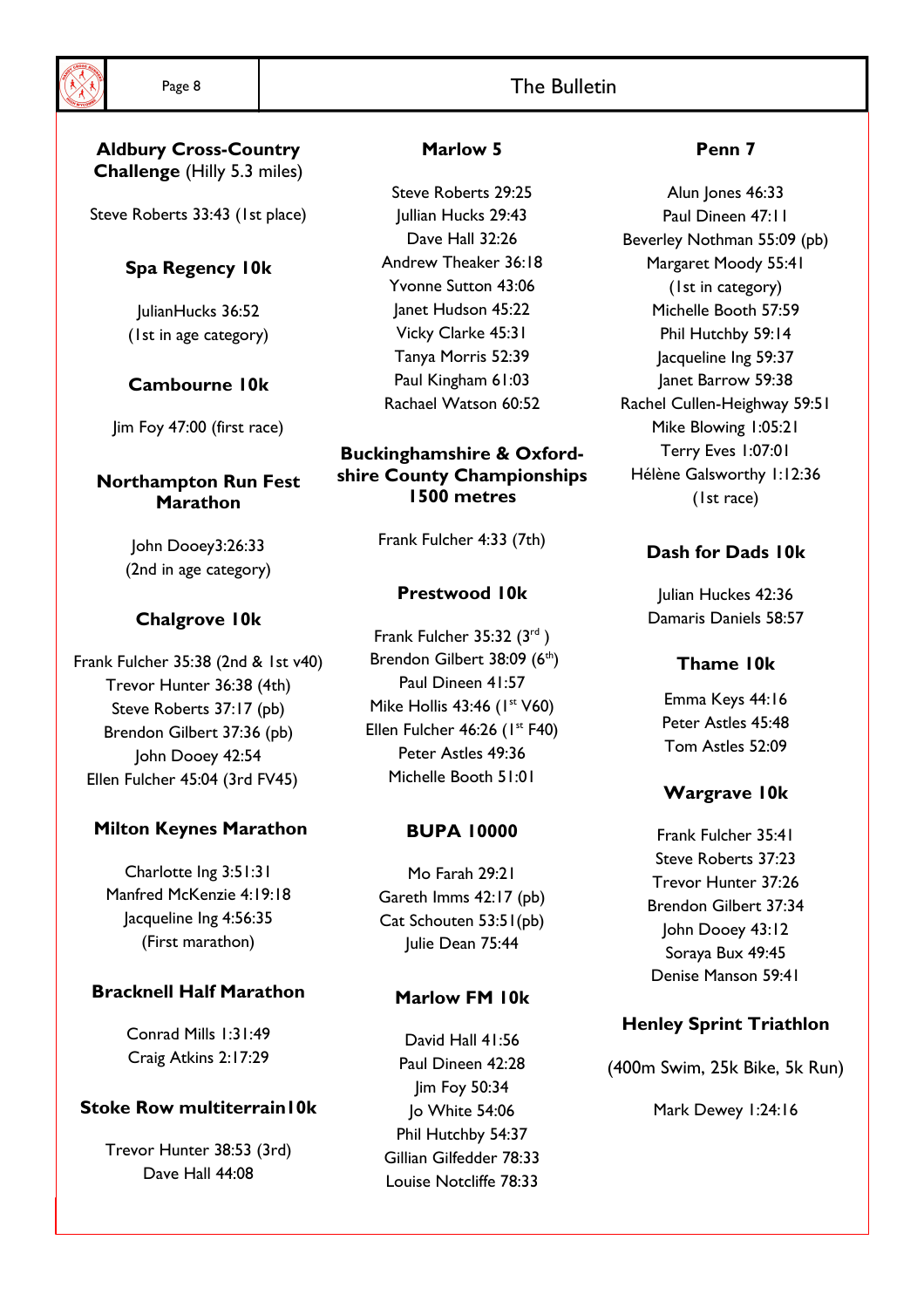#### The Ridgeway Relay

We managed to enter two teams again this year, the A team finishing in 13th place and the B team 40th out of forty-six teams. Everyone managed to be at the right place and at the right time for their leg (although I was still tying my laces when I took over from Joe). Well done to Ellen for organising the teams and many thanks from all the runners.

|                  | 13th Handy Cross Runners A - 11:24:41 | 40th Handy Cross Runners B - 13:34:43 |
|------------------|---------------------------------------|---------------------------------------|
| Leg <sub>1</sub> | 15th Dan Charleston 01:16:52          | 36th Sally White 01:28:47             |
|                  | Leg2 14th Semaus 00:52:29             | 31st Jim Foy 00:55:27                 |
| Leg <sub>3</sub> | 26th Gareth Imms 01:18:03             | 31st Penny Cutler 01:21:51            |
|                  | Leg4 23rd Tora Stracey 00:48:17       | 18th Russell Dean 00:46:20            |
|                  | Leg5 26th Paul Dineen 01:23:42        | 33rd Phil Hutchby 01:36:51            |
|                  | Leg6 5th Frank Fulcher 01:08:35       | 41st Angela Peerless 01:41:34         |
|                  | Leg7 24th Ellen Fulcher 01:15:05      | 25th Steve Batham 01:16:03            |
| Leg8             | 16th Benji 01:00:38                   | 34th Joe White 01:10:01               |
| Leg9             | 20th John Dooey 01:22:18              | 44th Martin Dean 01:58:50             |
|                  | Leg10 2nd Trevor Hunter 00:58:42      | 37th Mark Dewey 01:18:59              |

(The leg 9 runner in the B team appears to have let everyone down, he was painfully slow. I hope Ellen doesn't select him next year!)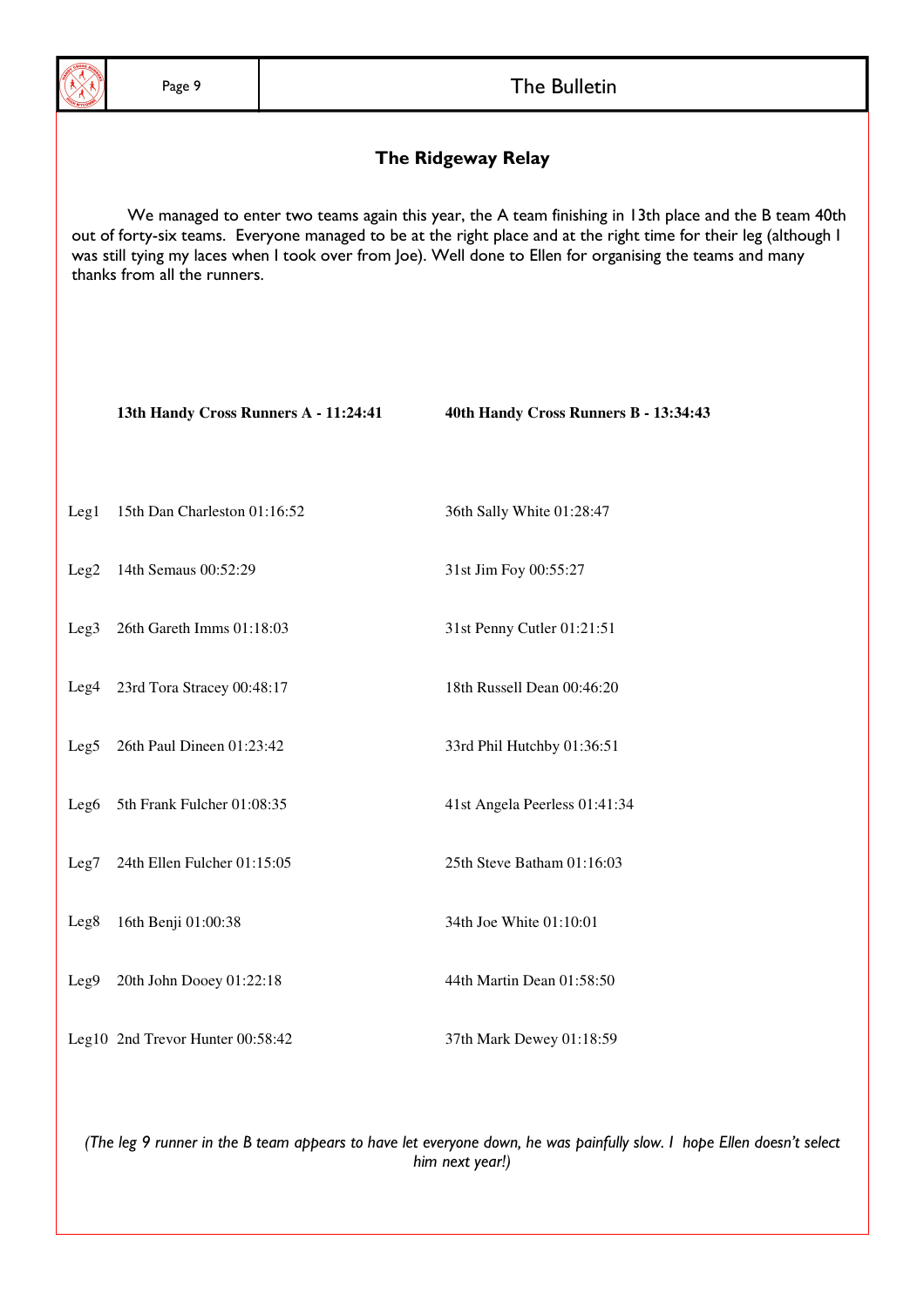

#### **Black Park parkrun 5K**

Resumé of Handy Cross Runners performances

10th March to 23rd June 2012

You will notice some names have disappeared from the rogues gallery on page 11 whilst others have been added. The order shown below is based on the best age graded performance within this period and not time taken for the runs. This better reflects the effort and performance of the athlete relative to age.

There were 17 runs recorded in total over the period, including a Diamond Jubilee special. Weekly attendances now hold steady at about 350.

The fastest Handy Cross run time was by Frank Fulcher with 17.13 equalling his PB at Black Park. Over the period Frank scored highest in the Age Graded performance.

Damaris Daniels has the most runs with 13 closely followed by Martin Dean putting in 12 attendances.

The course record for the 5k course stands at 15:09 set by Ben Livesey of the Royal Air Force and Marlow Striders on the 10<sup>th</sup> March 2012. The Ladies record is held by Pippa Woolven of Wycombe Phoenix Harriers, a local junior international who has a time of 17.36 run on 24<sup>th</sup> December 2011.

The average run time for Black Park is 27.11. If you are faster you are above par and below par for being slower. Looking at the race times on page 11 Handy Cross Runners stack up quite well. Most runs being better than the Black Park average run time.

A reminder that the runs are FREE and take place every Saturday morning in Black Park Country Park, Wexham near Slough. They start at 9 am. You must register in advance (once only) to place your name on the data base and receive a dedicated race number in the form of a barcode. This is brought to each event.

A café and toilets are on site. You only have to pay for parking. A concessionary parking charge of £2.50 per day visit applies before 9am at weekends. If you are late it will cost £3.50.

Register at www.parkrun.org.uk/black-park.

More information including pictures of what you are missing can be drawn from that website or https://picasaweb.google.com/101586674759876696412?noredirect=1

Fred Ashford

#### Don't Forget parkrun is coming to Wycombe!

Fred is organising a pilot run scheduled for 24th July, which is a Tuesday night club 5k time trial

The launch date is Saturday 4th August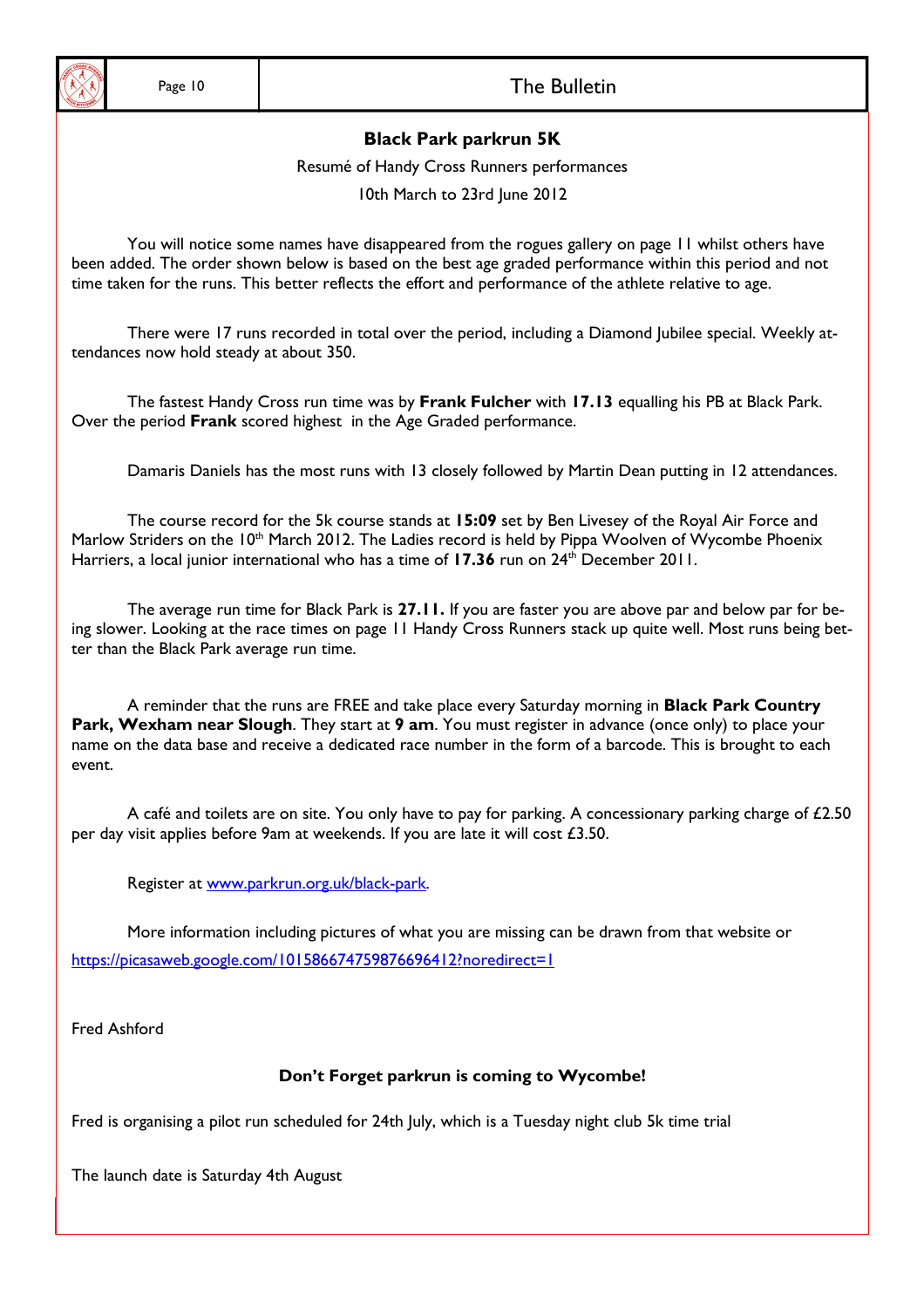Page 11

 $\mathbf{I}$ 

## The Bulletin

| <b>Name</b>             | <b>Runs</b>    | <b>Best time</b> | %     | <b>Run No</b> |
|-------------------------|----------------|------------------|-------|---------------|
| Frank Fulcher           | $\mathsf{I}$   | $17:13$ (pb)     | 81.12 | 145           |
| Alun Jones              | 3              | 19:27            | 80.58 | 44            |
| <b>Mike Hollis</b>      | I              | 21:18            | 75.27 | 146           |
| Angela Peerless         | 3              | 25:27            | 75.18 | 154           |
| Ellen Fulcher           | I              | 22:08            | 73.19 | 145           |
| Linda Weedon            | 3              | 28:06            | 77.12 | 153           |
| <b>Brendon Gilbert</b>  | I              | 18:31            | 71.65 | 145           |
| Michelle Booth          | $\overline{2}$ | $23:17$ (pb)     | 71.15 | 140           |
| <b>Beverley Nothman</b> | $\overline{2}$ | $22:43$ (pb)     | 69.01 | 152           |
| John Peerless           | 3              | 22:38            | 68.48 | 48            |
| Chris Lansdown          | $\overline{7}$ | 22:45            | 67.55 | 153           |
| <b>Peter Astles</b>     | 3              | 22:58            | 65.24 | 152           |
| Janet Barrow            | I              | $25:34$ (pb)     | 64.02 | 42            |
| Damaris Daniels         | 3              | $23:24$ (pb)     | 63.39 | 146           |
| Gareth Imms             | I              | 20:52            | 62.54 | 154           |
| Mark Dewey              | $\overline{2}$ | 22.17            | 59.91 | 140           |
| Martin Dean             | 12             | 27.09            | 6237  | 4             |
| Catalina Scouten        | L              | 25.11            | 58.77 | 154           |
| Ann Palmer              | 9              | 29.13            | 56.02 | 44            |
| <b>Helen Moseley</b>    | $\mathsf{I}$   | 28:43            | 52.93 | 156           |
| <b>Grace Wilson</b>     | T              | 40.16            | 46.85 | 155           |